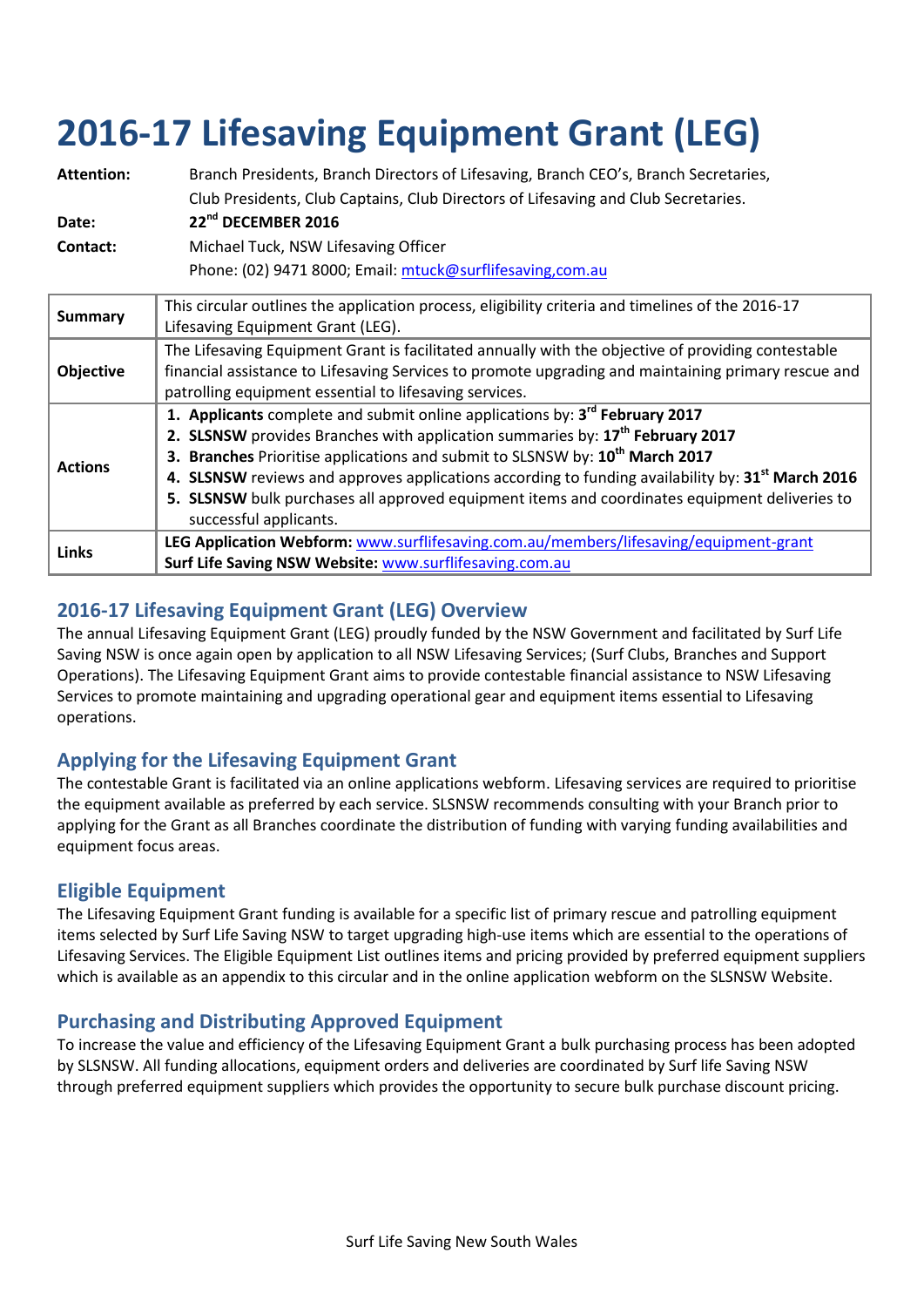### **The Application Proccess**

The flow chart below outlines the process, deadlines and requirements for applying for the 2016-17 Lifesaving Equipment Grant.

*Please Note: Final funding approvals are dependent on funding allocations approved by Branches. Please consult with your Branch before submitting an application to identify your allocated funding value or any predetermined Branch equipment focuses.*

#### **STEP 1: Online Applications - Lifesaving Services**

Lifesaving Services are to complete the online application webform by prioritising the equipment items in the eligable equipment list as preffered by each lifesaving service, to be reviewed by Branches.

**Online applications must be completed by: 3rd February 2017**

**Online application form:** www.surflifesaving.com.au/members/lifesaving/equipment-grant

#### **STEP 2: Branch Prioritisations**

Surf Life Saving NSW will provide each Branch with an applications summary. Branches then prioritise applications according to Branch funding availabilty and any equipment focuses.

**Branches submit final prioritisation reports to SLSNSW By: 10th March 2017**

#### **STEP 3: SLSNSW Approval**

SLSNSW collates, reviews and approves applications according to funding availability. SLSNSW will notify all applicants of application statuses, equipment/funding approvals and estimated equipment delivery times.

#### **SLSNSW funding notifications By: 31st March 2017**

#### **STEP 4: Equipment Purchasing**

SLSNSW bulk purchases all approved equipment on behalf of all successful applicants. All approved equipment will be paid for in full by SLSNSW upon completition of application approvals\*

*\*Where an equipment item is partially funded, the SLS Service is required to pay the remainder of the invoice to the supplier***.** 

**STEP 5: Equipment Distribution** SLSNSW will provide all delivery and contact details to equipment suppliers

**Equipment deliveries are forecasted for: May-July 2017**